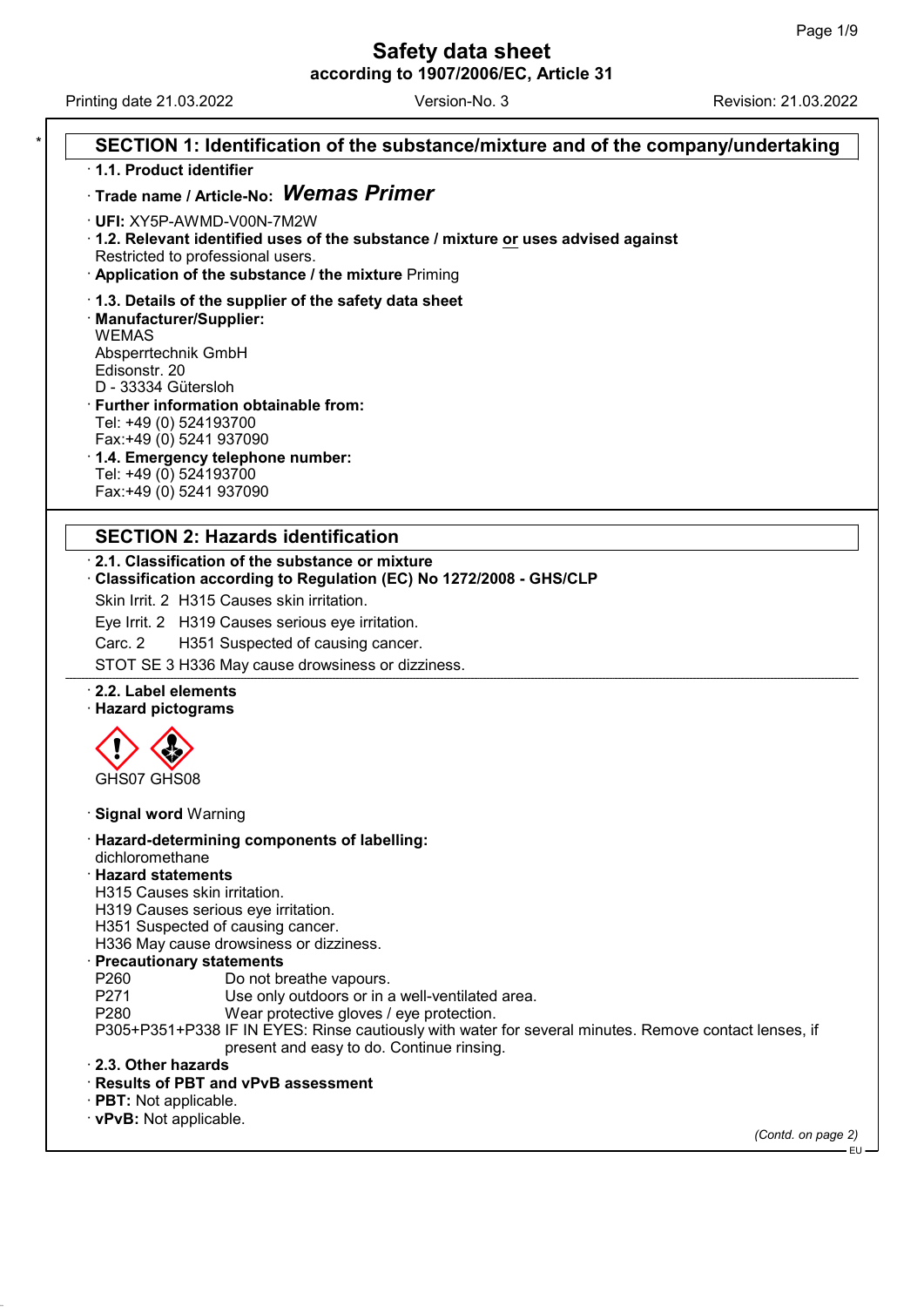Printing date 21.03.2022 Revision: 21.03.2022 Version-No. 3

| Trade name / Article-No: Wemas Primer                                                                                                                          |
|----------------------------------------------------------------------------------------------------------------------------------------------------------------|
| (Contd. of page 1)<br>Determination of endocrine-disrupting properties                                                                                         |
|                                                                                                                                                                |
| 75-09-2 dichloromethane: List II                                                                                                                               |
| <b>SECTION 3: Composition/information on ingredients</b>                                                                                                       |
| ⋅ 3.2 Mixtures<br>· Description: Mixture of substances listed below with nonhazardous additions.                                                               |
| · Dangerous components:                                                                                                                                        |
| <b>Identification / Classification GHS-CLP</b><br><b>Registry-No's</b><br>%                                                                                    |
| CAS: 75-09-2<br>dichloromethane<br>80-90%                                                                                                                      |
| Reg.nr.: 01-2119480404-41-XXXX Carc. 2, H351; Skin Irrit. 2, H315; Eye Irrit. 2, H319; STOT SE 3,<br>H336                                                      |
| Additional information: For the wording of the listed hazard phrases refer to section 16.                                                                      |
| <b>SECTION 4: First aid measures</b>                                                                                                                           |
| 4.1. Description of first aid measures                                                                                                                         |
| · After inhalation:                                                                                                                                            |
| Supply fresh air; consult doctor in case of complaints.<br>In case of unconsciousness place patient stably in side position for transportation.                |
| · After skin contact:                                                                                                                                          |
| Treat affected skin with cotton wool or cellulose. Then wash and rinse thoroughly with water and a mild cleaning                                               |
| agent.<br>After eye contact: Rinse opened eye for several minutes under running water. Then consult a doctor.                                                  |
| . After swallowing: Do not induce vomiting; call for medical help immediately.                                                                                 |
| 4.2. Most important symptoms and effects, both acute and delayed<br>Headache                                                                                   |
| <b>Drowsiness</b>                                                                                                                                              |
| <b>Dizziness</b>                                                                                                                                               |
| Nausea<br>$\cdot$ 4.3. Indication of any immediate medical attention and special treatment needed                                                              |
| No further relevant information available.                                                                                                                     |
| <b>SECTION 5: Firefighting measures</b>                                                                                                                        |
| 5.1. Extinguishing media                                                                                                                                       |
| Suitable extinguishing agents:                                                                                                                                 |
| CO2, powder or water spray. Fight larger fires with water spray or alcohol resistant foam.<br>5.2. Special hazards arising from the substance or mixture       |
| In case of fire, the following can be released:                                                                                                                |
| Phosgene gas                                                                                                                                                   |
| Hydrogen chloride (HCl)<br>Chlorine                                                                                                                            |
| 5.3. Advice for firefighters                                                                                                                                   |
| · Protective equipment: Wear self-contained respiratory protective device.                                                                                     |
| Additional information Cool endangered receptacles with water spray.                                                                                           |
| <b>SECTION 6: Accidental release measures</b>                                                                                                                  |
| $\cdot$ 6.1. Personal precautions, protective equipment and emergency procedures                                                                               |
| Wear protective equipment. Keep unprotected persons away.<br>Particular danger of slipping on leaked/spilled product.                                          |
| . 6.2. Environmental precautions: Do not allow to enter surface or ground water.                                                                               |
|                                                                                                                                                                |
| 6.3. Methods and material for containment and cleaning up:<br>Absorb with liquid-binding material (sand, diatomite, acid binders, universal binders, sawdust). |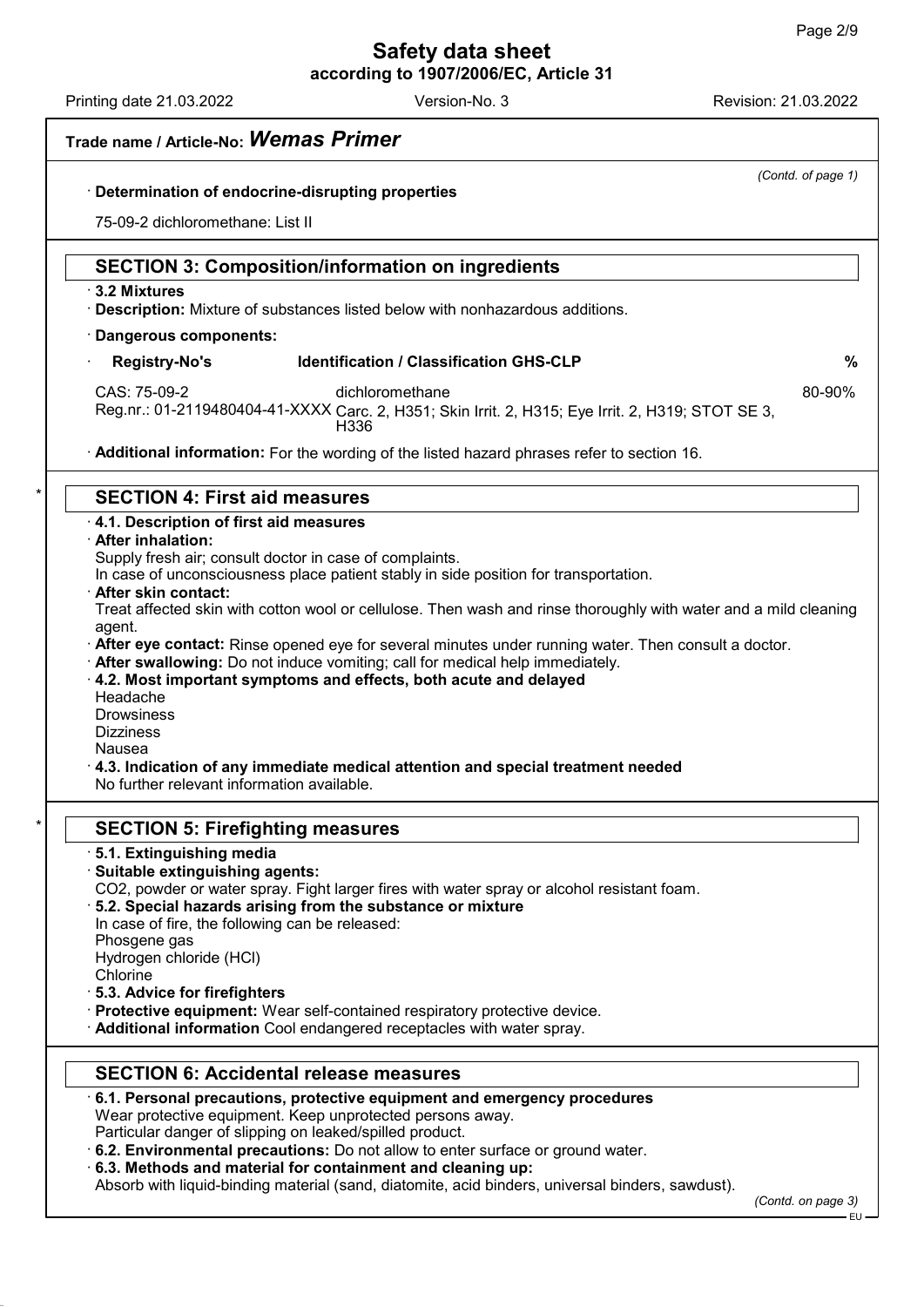٦

# Safety data sheet according to 1907/2006/EC, Article 31

Printing date 21.03.2022 Revision: 21.03.2022 Version-No. 3

| Trade name / Article-No: Wemas Primer                                                                                                                                                                                                                                                      |
|--------------------------------------------------------------------------------------------------------------------------------------------------------------------------------------------------------------------------------------------------------------------------------------------|
| (Contd. of page 2)                                                                                                                                                                                                                                                                         |
| Use neutralising agent.<br>Dispose contaminated material as waste according to item 13.<br>Ensure adequate ventilation.<br>6.4. Reference to other sections                                                                                                                                |
| See Section 7 for information on safe handling.                                                                                                                                                                                                                                            |
| See Section 8 for information on personal protection equipment.<br>See Section 13 for disposal information.                                                                                                                                                                                |
| <b>SECTION 7: Handling and storage</b>                                                                                                                                                                                                                                                     |
| 7.1. Precautions for safe handling<br>Appropriate regular employee training.                                                                                                                                                                                                               |
| Handle the substance preferably in closed system                                                                                                                                                                                                                                           |
| Not less than 5 -15 air exchanges per hour                                                                                                                                                                                                                                                 |
| Ensure good ventilation. This can be achieved by using a local exhaustion or general exhaust system. If these<br>measures are insufficient to keep the vapour concentration below the workplace limit, wear an adequate<br>respiratory protective device.                                  |
| Enclosure or extractor facilities are required.<br>Wear protective gloves/protective clothing/eye protection/face protection.                                                                                                                                                              |
| Wear suitable respiratory protective device when decanting larger quantities without extractor facilities.<br>Avoid splashes or spray in enclosed areas.                                                                                                                                   |
| regular check up, maintenance and cleaning of equipment and machines<br>Application temperature is not higher than 20°C above the surrounding temperature<br>Avoid contact with the skin.                                                                                                  |
| Conduct spray applications in a ventilated booth or in an exhausted enclosure. Or as an alternative, ensure an<br>adequate level of controlled ventilation (10 to 15 air changes per hour) and wear a respiratory protective device                                                        |
| according to EN140 with filter type AX or better.<br>if possible use tools with long handles<br>Clean the pipe before decoupling                                                                                                                                                           |
| Information about fire - and explosion protection:<br>Dichloromethane is under most application conditions at normal temperatures not a flammable liquid. It has no<br>measurable flash point, but with sufficient mass it will build a combustible air-vapour-mixture, if enough ignition |
| energy will be available.<br>General protective and hygienic measures:<br>Avoid contact with the eyes and skin.<br>Keep good industrial hygiene.                                                                                                                                           |
| · 7.2. Conditions for safe storage, including any incompatibilities                                                                                                                                                                                                                        |
| Storage:                                                                                                                                                                                                                                                                                   |
| Requirements to be met by storerooms and receptacles: Keep container tightly closed.                                                                                                                                                                                                       |
| · Information about storage in one common storage facility: Observe the national regulations.<br>· Further information about storage conditions: None.                                                                                                                                     |
| · 7.3. Specific end use(s) No further relevant information available.                                                                                                                                                                                                                      |
| <b>SECTION 8: Exposure controls/personal protection</b>                                                                                                                                                                                                                                    |
| 8.1. Control parameters                                                                                                                                                                                                                                                                    |
| · Ingredients with limit values that require monitoring at the workplace:<br>$\cdot$ DNELs                                                                                                                                                                                                 |
| 75-09-2 dichloromethane                                                                                                                                                                                                                                                                    |
| DNEL long term 12 mg/kg (human being)<br>Dermal                                                                                                                                                                                                                                            |
| Inhalative DNEL short term 706 mg/m3 (human being)                                                                                                                                                                                                                                         |
| DNEL long term 353 mg/m3 (human being)<br>$\cdot$ PNECs                                                                                                                                                                                                                                    |
| 75-09-2 dichloromethane                                                                                                                                                                                                                                                                    |
| <b>PNEC- Freshwater</b><br>0.31 mg/l (not specified)<br>(Contd. on page 4)                                                                                                                                                                                                                 |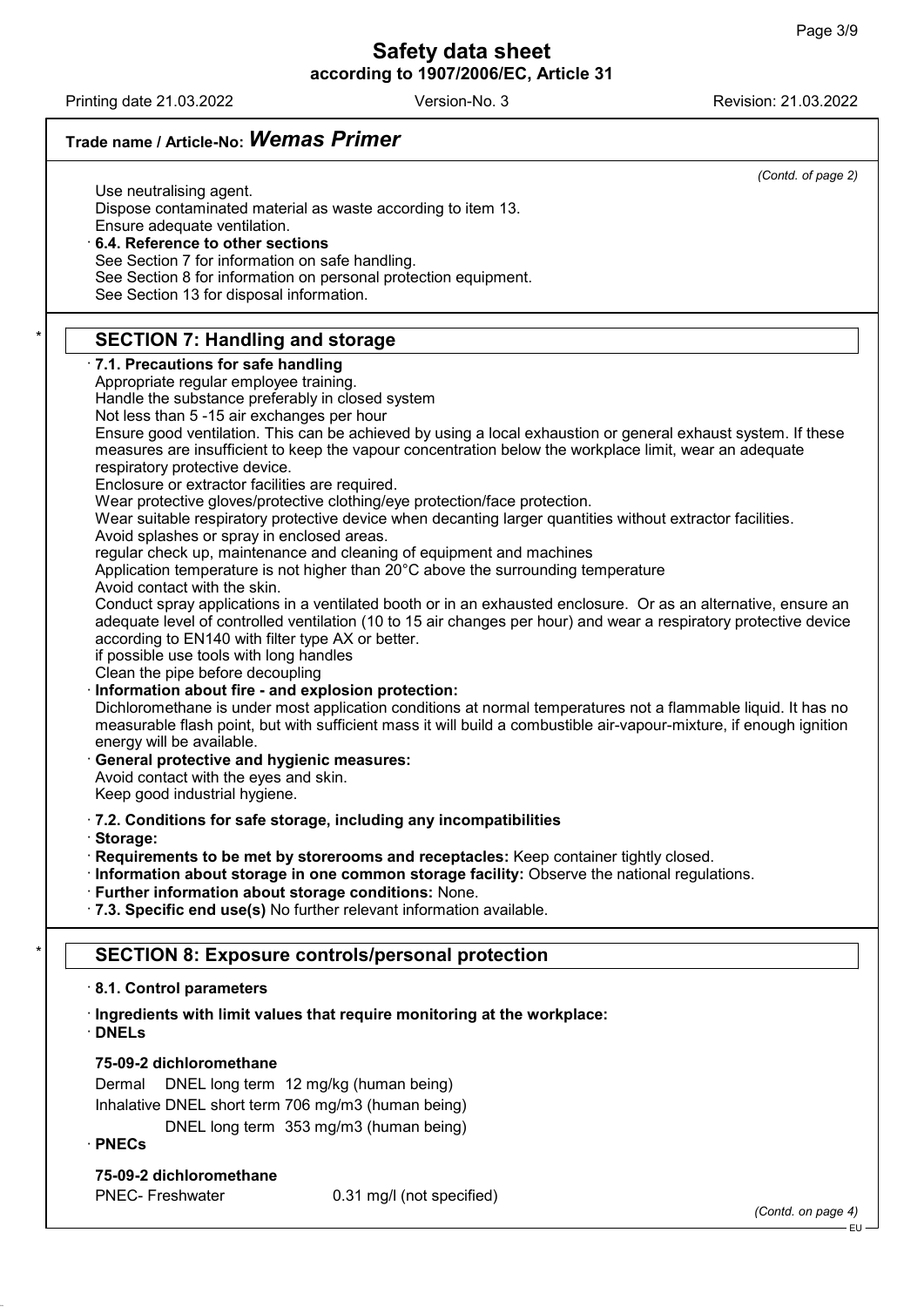Printing date 21.03.2022 **Revision: 21.03.2022** Version-No. 3

54.0.4

# Trade name / Article-No: Wemas Primer

|                                                                                                                                                                                                                                                                                                                                               | (Contd. of page 3)                                                                |
|-----------------------------------------------------------------------------------------------------------------------------------------------------------------------------------------------------------------------------------------------------------------------------------------------------------------------------------------------|-----------------------------------------------------------------------------------|
| PNEC-seawater                                                                                                                                                                                                                                                                                                                                 | 0.031 mg/l (not specified)                                                        |
| PNEC-periodic release                                                                                                                                                                                                                                                                                                                         | 0.27 mg/l (not specified)                                                         |
| PNEC-Freshwater sediment                                                                                                                                                                                                                                                                                                                      | 2.57 mg/kg (not specified)                                                        |
| <b>PNEC-Seawater sediment</b>                                                                                                                                                                                                                                                                                                                 | 0.26 mg/kg (not specified)                                                        |
| PNEC-soil                                                                                                                                                                                                                                                                                                                                     | 0.33 mg/kg (not specified)                                                        |
| PNEC-wastewater treatment plant 26 mg/l (not specified)                                                                                                                                                                                                                                                                                       |                                                                                   |
| Ingredients with biological limit values:                                                                                                                                                                                                                                                                                                     |                                                                                   |
| 75-09-2 dichloromethane                                                                                                                                                                                                                                                                                                                       |                                                                                   |
| BGW (Germany) 500 µg/L                                                                                                                                                                                                                                                                                                                        |                                                                                   |
|                                                                                                                                                                                                                                                                                                                                               | Untersuchungsmaterial: Vollblut                                                   |
|                                                                                                                                                                                                                                                                                                                                               | Probennahmezeitpunkt: unmittelbar nach Exposition<br>Parameter: Dichlormethan     |
| <b>CAS No. Designation of material</b>                                                                                                                                                                                                                                                                                                        | % Type Value Unit                                                                 |
| 75-09-2 dichloromethane                                                                                                                                                                                                                                                                                                                       |                                                                                   |
| <b>IOELV (INT)</b>                                                                                                                                                                                                                                                                                                                            | Short-term value: 706 mg/m <sup>3</sup> , 200 ppm                                 |
| Skin                                                                                                                                                                                                                                                                                                                                          | Long-term value: 353 mg/m <sup>3</sup> , 100 ppm                                  |
| AGW (Germany) Long-term value: 180 mg/m <sup>3</sup> , 50 ppm                                                                                                                                                                                                                                                                                 |                                                                                   |
| $2(II)$ ; DFG, H, Z                                                                                                                                                                                                                                                                                                                           |                                                                                   |
| 8.2. Exposure controls                                                                                                                                                                                                                                                                                                                        |                                                                                   |
| limit the exposure to:                                                                                                                                                                                                                                                                                                                        |                                                                                   |
|                                                                                                                                                                                                                                                                                                                                               |                                                                                   |
| 8 hours                                                                                                                                                                                                                                                                                                                                       |                                                                                   |
|                                                                                                                                                                                                                                                                                                                                               | . Appropriate engineering controls No further data; see item 7.                   |
|                                                                                                                                                                                                                                                                                                                                               | Individual protection measures, such as personal protective equipment             |
|                                                                                                                                                                                                                                                                                                                                               | General protective and hygienic measures: Do not inhale gases / fumes / aerosols. |
|                                                                                                                                                                                                                                                                                                                                               |                                                                                   |
|                                                                                                                                                                                                                                                                                                                                               | Use suitable respiratory protective device in case of insufficient ventilation:   |
|                                                                                                                                                                                                                                                                                                                                               | Organic gases/vapors (boiling point <'less than' 149 °F/65 °C): eg.               |
| <sup>1</sup> (F)OV - (Full Facepiece) Organic Vapor Respirator<br><sup>2</sup> Europe: EN 371 Filtertype AX, brown                                                                                                                                                                                                                            |                                                                                   |
|                                                                                                                                                                                                                                                                                                                                               |                                                                                   |
|                                                                                                                                                                                                                                                                                                                                               | Material of gloves D butyl rubber - BR: ChemTek™ (0,7 mm)                         |
|                                                                                                                                                                                                                                                                                                                                               |                                                                                   |
|                                                                                                                                                                                                                                                                                                                                               |                                                                                   |
|                                                                                                                                                                                                                                                                                                                                               |                                                                                   |
|                                                                                                                                                                                                                                                                                                                                               |                                                                                   |
|                                                                                                                                                                                                                                                                                                                                               | Waste air is to be released into the atmosphere only via suitable separators.     |
| Eye/face protection Safety glasses<br><b>SECTION 9: Physical and chemical properties</b>                                                                                                                                                                                                                                                      |                                                                                   |
|                                                                                                                                                                                                                                                                                                                                               | .9.1. Information on basic physical and chemical properties                       |
| <b>Body protection: Protective work clothing</b><br><b>Environmental exposure controls</b>                                                                                                                                                                                                                                                    |                                                                                   |
|                                                                                                                                                                                                                                                                                                                                               | Fluid                                                                             |
|                                                                                                                                                                                                                                                                                                                                               | <b>Brown</b>                                                                      |
|                                                                                                                                                                                                                                                                                                                                               | Sweetish                                                                          |
|                                                                                                                                                                                                                                                                                                                                               | Not determined.                                                                   |
|                                                                                                                                                                                                                                                                                                                                               | Undetermined.                                                                     |
|                                                                                                                                                                                                                                                                                                                                               |                                                                                   |
|                                                                                                                                                                                                                                                                                                                                               | 40 °C                                                                             |
| range                                                                                                                                                                                                                                                                                                                                         | Not applicable.                                                                   |
| Boiling point or initial boiling point and boiling                                                                                                                                                                                                                                                                                            |                                                                                   |
| Respiratory protection:<br>· Hand protection Protective gloves<br>Penetration time of glove material D: 120 - 140 min<br><b>General Information</b><br>· Physical state<br>· Colour:<br>· Odour:<br>· Odour threshold:<br>· Melting point/freezing point:<br>· Flammability<br><b>Lower and upper explosion limit</b><br>· Lower:<br>· Upper: | 13 Vol %<br>22 Vol %                                                              |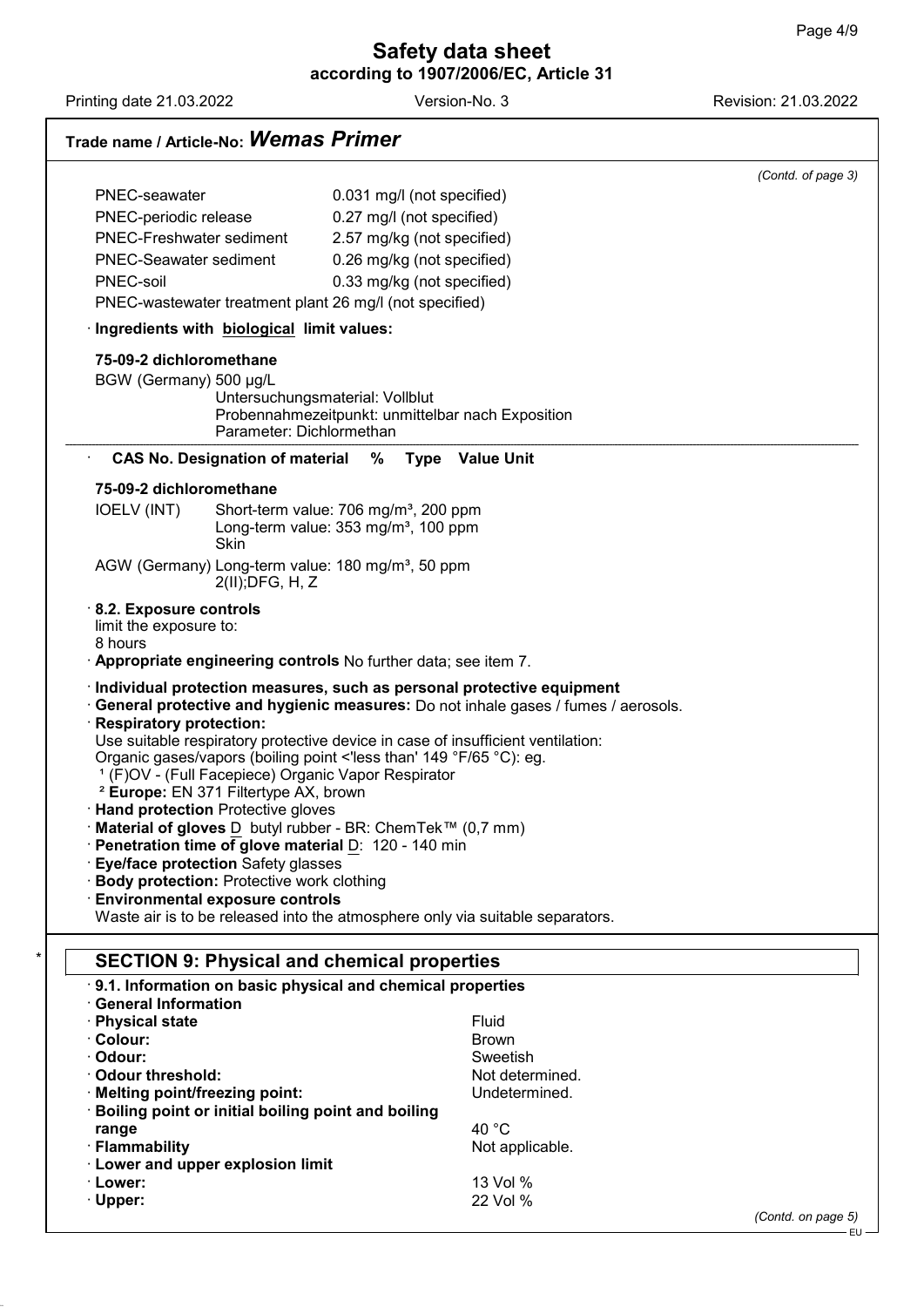Printing date 21.03.2022 **Revision: 21.03.2022** Version-No. 3

54.0.4

# Trade name / Article-No: Wemas Primer

|                                                                                    | (Contd. of page 4)                            |
|------------------------------------------------------------------------------------|-----------------------------------------------|
| · Flash point:                                                                     | Not applicable.                               |
| · Ignition temperature:                                                            | 605 °C                                        |
| · Decomposition temperature:                                                       | Not determined.                               |
| · pH                                                                               | Not determined.                               |
| · Viscosity:<br><b>Kinematic viscosity at 20 °C</b>                                | ca. 15 s                                      |
| · Dynamic:                                                                         | Not determined.                               |
| · Solubility                                                                       |                                               |
| $\cdot$ water:                                                                     | Not miscible or difficult to mix.             |
| · Partition coefficient n-octanol/water (log value)                                | Not determined.                               |
| · Vapour pressure at 20 °C:                                                        | 453 hPa                                       |
| · Density and/or relative density                                                  |                                               |
| · Density at 20 °C:                                                                | ca. 1.25 g/cm <sup>3</sup>                    |
| · Relative density<br>· Vapour density                                             | Not determined.<br>Not determined.            |
|                                                                                    |                                               |
| $\cdot$ 9.2. Other information                                                     |                                               |
| · Appearance:                                                                      |                                               |
| · Form:                                                                            | Fluid                                         |
| · Important information on protection of health and<br>environment, and on safety. |                                               |
| · Auto-ignition temperature:                                                       | Product is not selfigniting.                  |
| <b>Explosive properties:</b>                                                       | Product does not present an explosion hazard. |
| Change in condition                                                                |                                               |
| · Evaporation rate                                                                 | Not determined.                               |
| Information with regard to physical hazard classes                                 |                                               |
| · Explosives                                                                       | Void                                          |
|                                                                                    | Void                                          |
| · Flammable gases                                                                  | Void                                          |
| · Aerosols                                                                         | Void                                          |
|                                                                                    | Void<br>Void                                  |
| · Oxidising gases                                                                  | Void                                          |
|                                                                                    | Void                                          |
| · Gases under pressure                                                             | Void                                          |
|                                                                                    | Void                                          |
| · Flammable liquids                                                                | Void                                          |
| · Flammable solids                                                                 | Void<br>Void                                  |
|                                                                                    | Void                                          |
| · Self-reactive substances and mixtures                                            | Void                                          |
|                                                                                    | Void                                          |
| · Pyrophoric liquids                                                               | Void                                          |
|                                                                                    | Void                                          |
| · Pyrophoric solids                                                                | Void<br>Void                                  |
| · Self-heating substances and mixtures                                             | Void                                          |
|                                                                                    | Void                                          |
| Substances and mixtures, which emit flammable                                      |                                               |
| gases in contact with water                                                        | Void                                          |
|                                                                                    | Void                                          |
| · Oxidising liquids                                                                | Void<br>Void                                  |
| · Oxidising solids                                                                 | Void                                          |
|                                                                                    | Void                                          |
| Organic peroxides                                                                  | Void                                          |
|                                                                                    | Void                                          |
|                                                                                    | (Contd. on page 6)                            |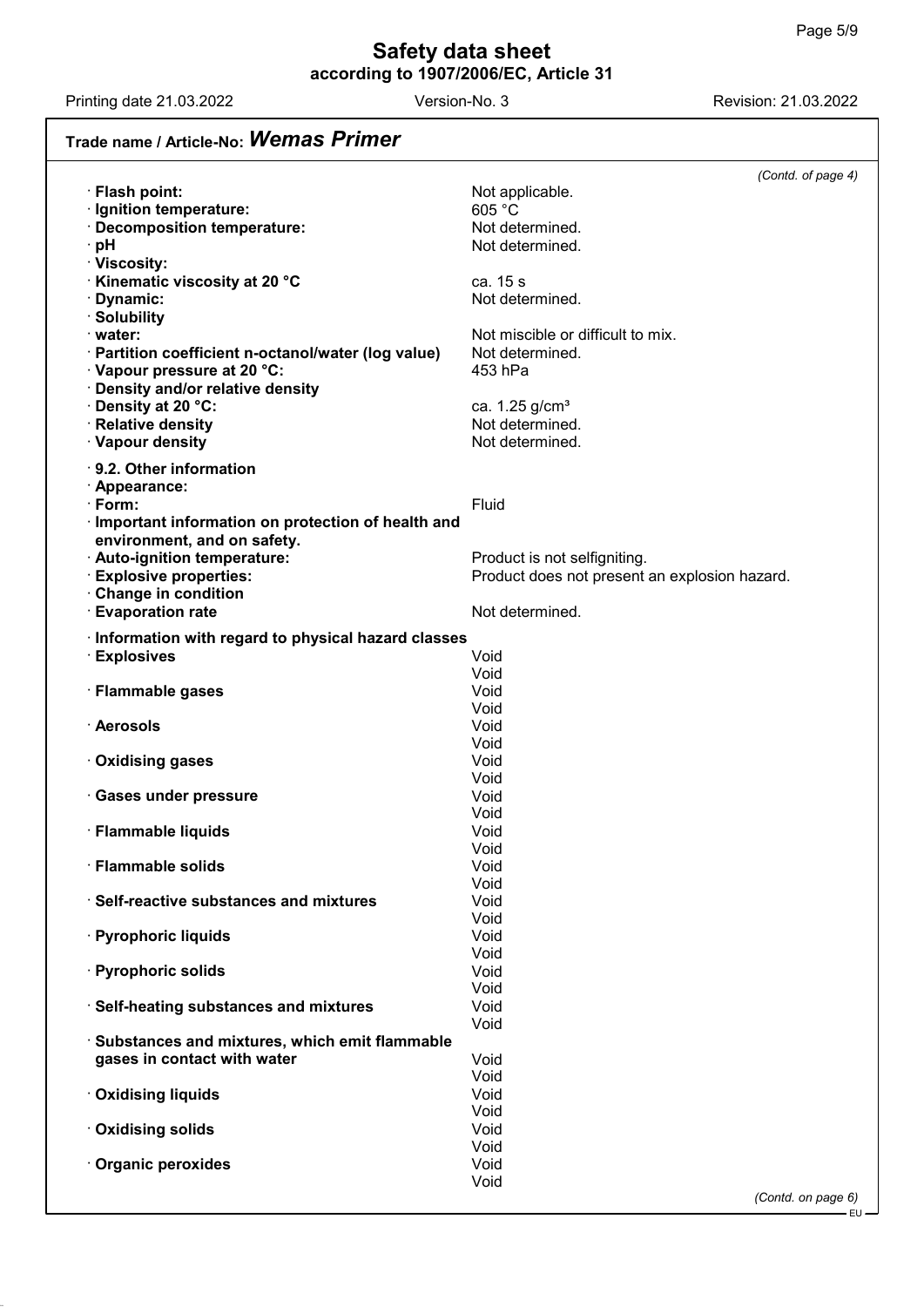EU

Printing date 21.03.2022 Revision: 21.03.2022 Version-No. 3

|                                                                                                                                               | (Contd. of page 5)                                                                                      |
|-----------------------------------------------------------------------------------------------------------------------------------------------|---------------------------------------------------------------------------------------------------------|
| Corrosive to metals                                                                                                                           | Void<br>Void                                                                                            |
| <b>Desensitised explosives</b>                                                                                                                | Void<br>Void                                                                                            |
| <b>SECTION 10: Stability and reactivity</b>                                                                                                   |                                                                                                         |
| 10.1. Reactivity                                                                                                                              |                                                                                                         |
| see item 10.3                                                                                                                                 |                                                                                                         |
| No further relevant information available.                                                                                                    |                                                                                                         |
| . 10.2. Chemical stability Stable when stored and used properly.                                                                              | Thermal decomposition / conditions to be avoided: No decomposition if used according to specifications. |
| 10.3. Possibility of hazardous reactions                                                                                                      |                                                                                                         |
| Reacts with acids, alkalis and oxidising agents.                                                                                              |                                                                                                         |
| Reacts spontaneously with alkaline metals.                                                                                                    |                                                                                                         |
| . 10.4. Conditions to avoid Humidity and UV radiation<br>. 10.5. Incompatible materials: No further relevant information available.           |                                                                                                         |
| · 10.6. Hazardous decomposition products: Hydrogen chloride (HCl)                                                                             |                                                                                                         |
|                                                                                                                                               |                                                                                                         |
| <b>SECTION 11: Toxicological information</b>                                                                                                  |                                                                                                         |
| 11.1. Information on hazard classes as defined in Regulation (EC) No 1272/2008                                                                |                                                                                                         |
| Acute toxicity Based on available data, the classification criteria are not met.<br>· LD/LC <sub>50</sub> values relevant for classification: |                                                                                                         |
|                                                                                                                                               |                                                                                                         |
| 75-09-2 dichloromethane                                                                                                                       |                                                                                                         |
| >2,000 mg/kg (rat)<br>Oral<br>$LD_{50}$                                                                                                       |                                                                                                         |
| Dermal $LD_{50}$<br>>2,000 mg/kg (rat) (OECD-Prüfrichtlinie 402)<br>Inhalative $LC_{50}$ /4 h 88 mg/l (rat)                                   |                                                                                                         |
| · Skin corrosion/irritation Causes skin irritation.                                                                                           |                                                                                                         |
| · Serious eye damage/irritation Causes serious eye irritation.                                                                                |                                                                                                         |
|                                                                                                                                               | Respiratory or skin sensitisation Based on available data, the classification criteria are not met.     |
| Carcinogenicity Suspected of causing cancer.                                                                                                  | Germ cell mutagenicity Based on available data, the classification criteria are not met.                |
| Reproductive toxicity Based on available data, the classification criteria are not met.                                                       |                                                                                                         |
| · STOT-single exposure May cause drowsiness or dizziness                                                                                      |                                                                                                         |
|                                                                                                                                               | STOT-repeated exposure Based on available data, the classification criteria are not met.                |
| · Aspiration hazard Based on available data, the classification criteria are not met.<br>· 11.2 Information on other hazards                  |                                                                                                         |
| <b>Endocrine disrupting properties</b>                                                                                                        |                                                                                                         |
| 75-09-2 dichloromethane: List II                                                                                                              |                                                                                                         |
| <b>SECTION 12: Ecological information</b>                                                                                                     |                                                                                                         |
| $\cdot$ 12.1. Toxicity                                                                                                                        |                                                                                                         |
| · Aquatic toxicity:                                                                                                                           |                                                                                                         |
| 75-09-2 dichloromethane                                                                                                                       |                                                                                                         |
| LC <sub>50</sub> 193 mg / I / 96h (Fathead minnow - Pimephales promelas)                                                                      |                                                                                                         |
| 97 mg / I / 96h (fish)                                                                                                                        |                                                                                                         |
| $LC_{50}$ 27 mg / I / 48h (water flea - daphnia)                                                                                              |                                                                                                         |
| 97 mg / I / 48h (fish)                                                                                                                        |                                                                                                         |
| $EC_{50}$ 220 mg / I / 48h (water flea - daphnia)                                                                                             |                                                                                                         |
| $IC_{50}$ >662 mg / l / 72h (algae)<br>12.2. Persistence and degradability No further relevant information available.                         |                                                                                                         |
|                                                                                                                                               | (Contd. on page 7)                                                                                      |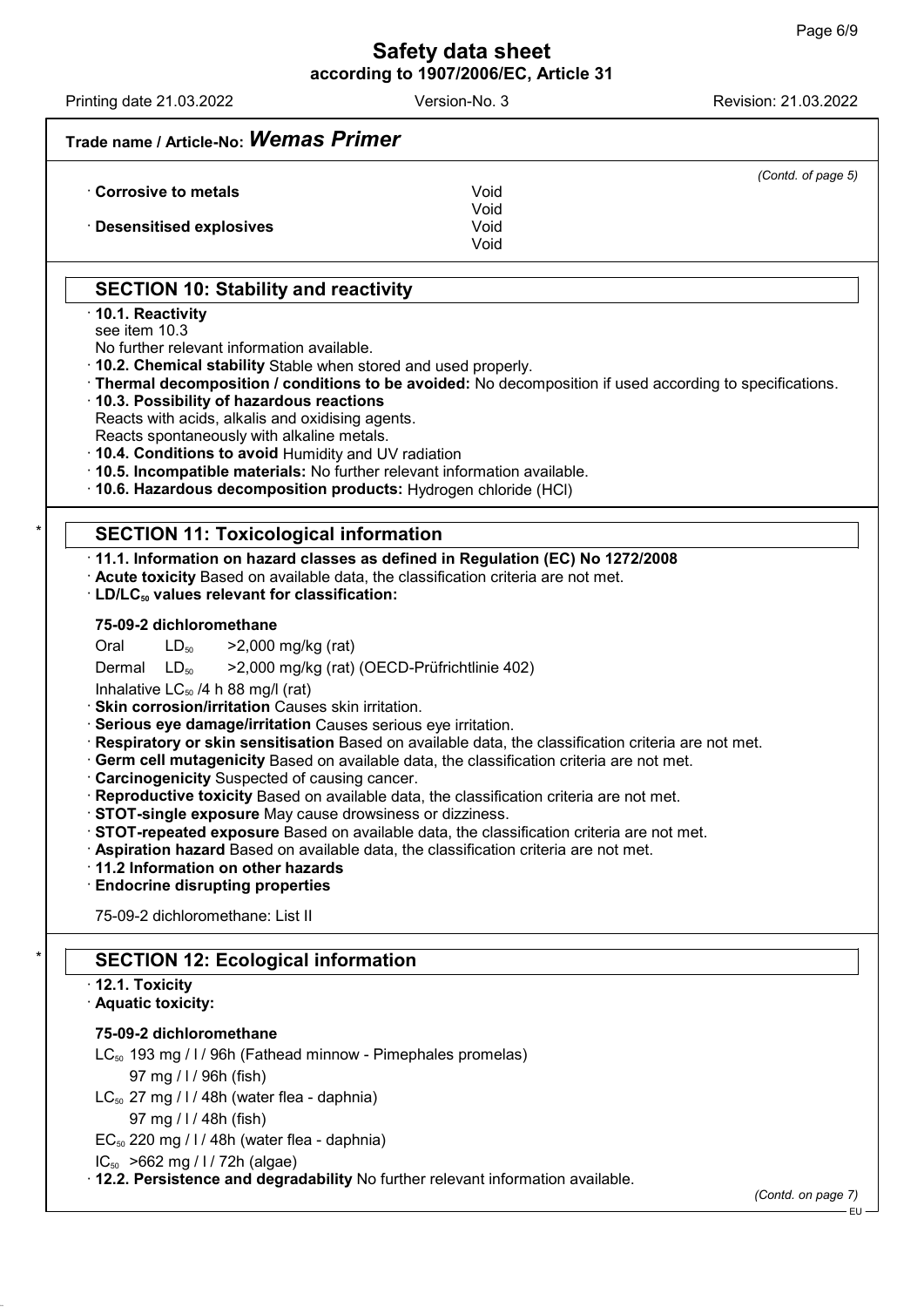Printing date 21.03.2022 Revision: 21.03.2022 Version-No. 3

54.0.4

#### Trade name / Article-No: Wemas Primer (Contd. of page 6) · 12.3. Bioaccumulative potential No further relevant information available. · 12.4. Mobility in soil No further relevant information available. · 12.5. Results of PBT and vPvB assessment · PBT: Not applicable. · vPvB: Not applicable. · 12.6 Endocrine disrupting properties For information on endocrine disrupting properties see section 11. · 12.6. Other adverse effects · Behaviour in sewage processing plants: · Remark: At correct sewage disposal in small quantities to biological sewage plants failures of the activated sludge are not expected. · Additional ecological information: · General notes: Water hazard class 2 (German Regulation) (Self-assessment): hazardous for water Danger to drinking water if even small quantities leak into the ground. Do not allow product to reach sewage system or any water course. SECTION 13: Disposal considerations · 13.1. Waste treatment methods · Recommendation Must not be disposed together with household garbage. Do not allow product to reach sewage system. Must be specially treated adhering to official regulations. · European waste catalogue 14 06 02\* other halogenated solvents and solvent mixtures · Uncleaned packaging: · Recommendation: Non contaminated packagings may be recycled. Empty contaminated packagings thoroughly. Disposal must be made according to official regulations. SECTION 14: Transport information · 14.1. UN number or ID number · ADR, IMDG, IATA UN1593 · 14.2. UN proper shipping name · DOT, IMDG, IATA DICHLOROMETHANE solution · ADR 1593 DICHLOROMETHANE solution · 14.3. Transport hazard class(es) · Class 6.1 Toxic substances. · Label 6.1 · 14.4. Packing group  $\cdot$  ADR, IMDG, IATA III  $\cdot$  14.5. Environmental hazards: Not applicable. · 14.6. Special precautions for user Warning: Toxic substances. · Hazard identification number (Kemler code): 60 · EMS Number: F-A,S-A · Segregation groups Liquid halogenated hydrocarbons · Stowage Category · 14.7. Maritime transport in bulk according to IMO instruments Not applicable. · ADR · Limited quantities (LQ) 5L<br>· Excepted quantities (EQ) Code: E1  $\cdot$  Excepted quantities (EQ) Maximum net quantity per inner packaging: 30 ml Maximum net quantity per outer packaging: 1000 ml · Transport category 2

(Contd. on page 8)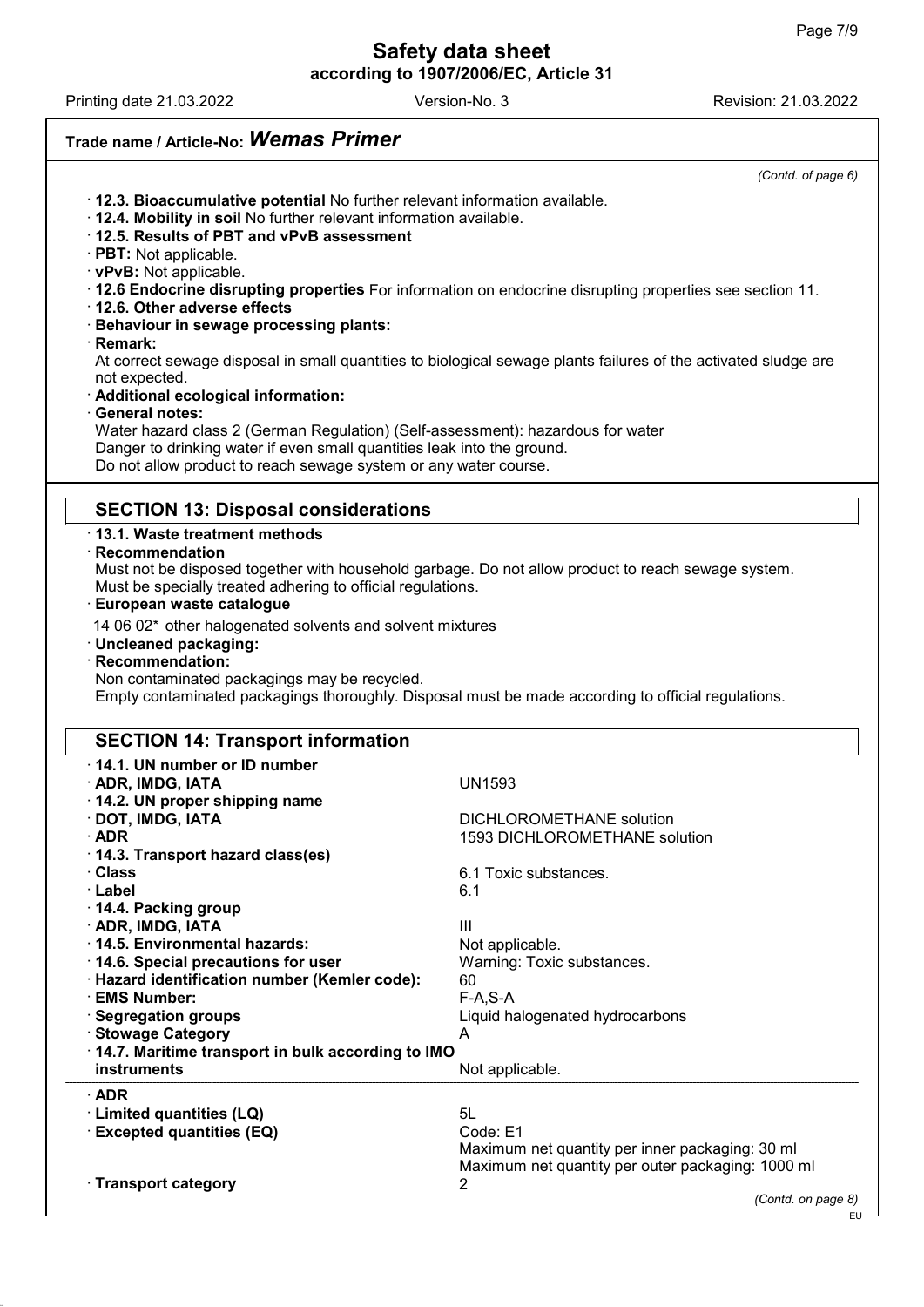Printing date 21.03.2022 Revision: 21.03.2022 Version-No. 3

|                                                                                                                                                                                                                                       | (Contd. of page 7)                                                                                                     |
|---------------------------------------------------------------------------------------------------------------------------------------------------------------------------------------------------------------------------------------|------------------------------------------------------------------------------------------------------------------------|
| <b>Tunnel restriction code</b>                                                                                                                                                                                                        | Е                                                                                                                      |
| ∙IMDG<br>· Limited quantities (LQ)<br><b>Excepted quantities (EQ)</b>                                                                                                                                                                 | 5L<br>Code: E1<br>Maximum net quantity per inner packaging: 30 ml<br>Maximum net quantity per outer packaging: 1000 ml |
| <b>SECTION 15: Regulatory information</b><br>See position no 2 - Hazards Identification                                                                                                                                               | 15.1. Safety, health and environmental regulations/legislation specific for the substance or mixture                   |
| · EU-Regulations                                                                                                                                                                                                                      |                                                                                                                        |
| 75-09-2 dichloromethane: REACH, Annex XVII, No. 59                                                                                                                                                                                    |                                                                                                                        |
| Directive 2012/18/EU - Seveso-III:<br>· Named dangerous substances - ANNEX I None of the ingredients is included.<br>· Regulation (EC) No 1907/2006 - REACH, ANNEX XVII Conditions of restriction: 3<br>· Regulation (EU) No 649/2012 |                                                                                                                        |
| None of the ingredients is listed.<br>electronic equipment - Annex II                                                                                                                                                                 | DIRECTIVE 2011/65/EU on the restriction of the use of certain hazardous substances in electrical and                   |
| None of the ingredients is listed.<br>REGULATION (EU) 2019/1148<br>under Article 5(3))                                                                                                                                                | Annex I - RESTRICTED EXPLOSIVES PRECURSORS (Upper limit value for the purpose of licensing                             |
| None of the ingredients is listed.<br><b>Annex II - REPORTABLE EXPLOSIVES PRECURSORS</b>                                                                                                                                              |                                                                                                                        |
| None of the ingredients is listed.<br>Regulation (EC) No 273/2004 on drug precursors                                                                                                                                                  |                                                                                                                        |
| None of the ingredients is listed.<br>third countries in drug precursors                                                                                                                                                              | $\cdot$ Regulation (EC) No 111/2005 laying down rules for the monitoring of trade between the Community and            |
| None of the ingredients is listed.                                                                                                                                                                                                    |                                                                                                                        |
| · National regulations:                                                                                                                                                                                                               |                                                                                                                        |
| · D: Waterhazard class Water hazard class 2 (Self-assessment): hazardous for water.<br>$\cdot$ VOC - 2010/75/EU [g/L]: 1,059.3 g/l<br>$\cdot$ VOC - 2010/75/EU [%]: 84.74 %<br>· VOC - carbon content [g C/kg]: 120 g C/kg            | Other regulations, limitations and prohibitive regulations: Restricted to professional users.                          |
|                                                                                                                                                                                                                                       | · 15.2. Chemical safety assessment: A Chemical Safety Assessment has not been carried out.                             |
| <b>SECTION 16: Other information</b>                                                                                                                                                                                                  |                                                                                                                        |
| specific product features and shall not establish a legally valid contractual relationship.                                                                                                                                           | This information is based on our present knowledge. However, this shall not constitute a guarantee for any             |
| <b>Relevant phrases</b><br>H315 Causes skin irritation.<br>H319 Causes serious eye irritation.<br>H336 May cause drowsiness or dizziness.                                                                                             |                                                                                                                        |
| H351 Suspected of causing cancer.                                                                                                                                                                                                     | (Contd. on page 9)                                                                                                     |